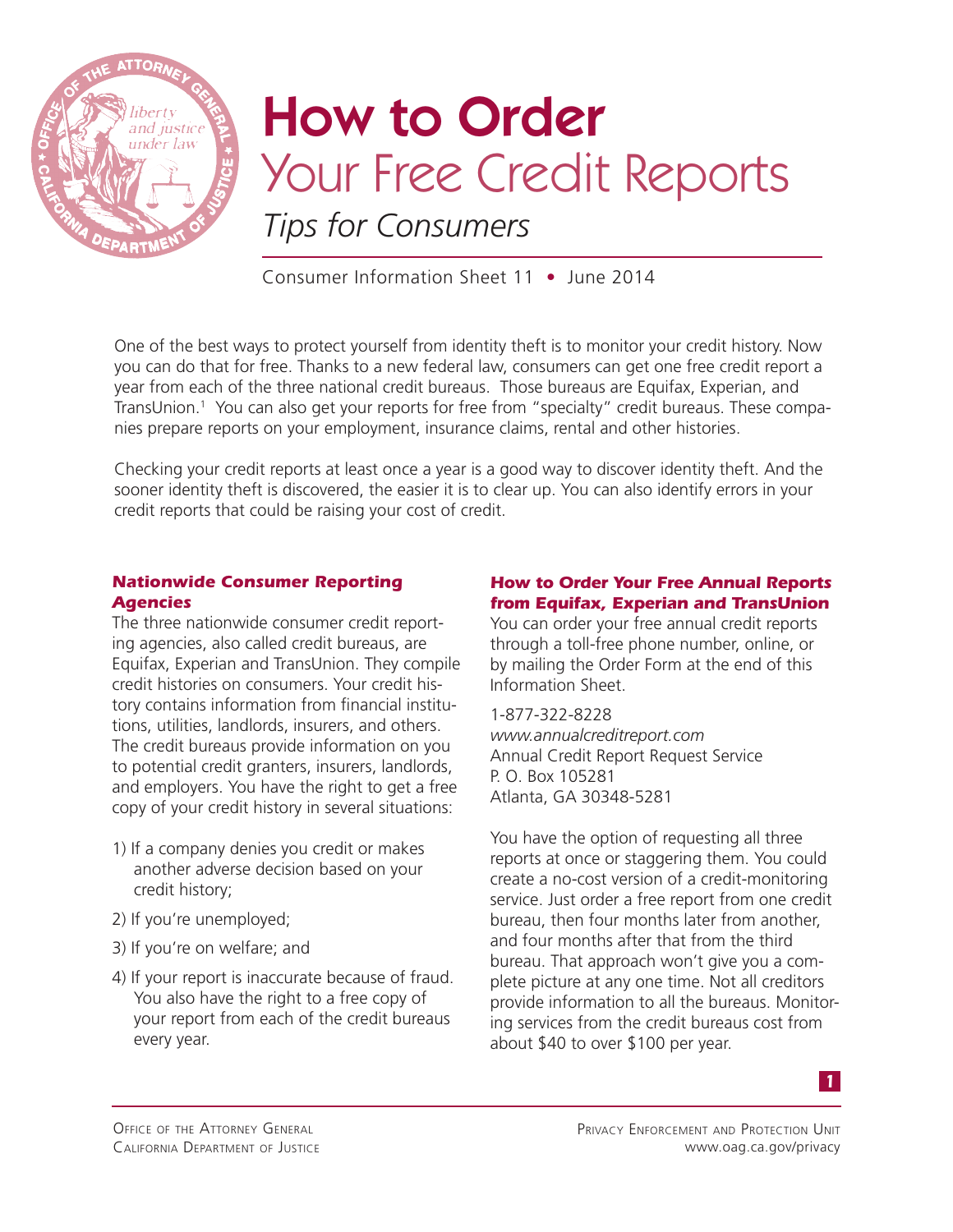#### *How to Review Your Credit Reports*

To check your reports for errors or possible signs of identity theft, look especially at three areas.

- 1. Look in the Personal Information or Personal Data section. Look for addresses where you've never lived. Make sure your name and any variations of it, your Social Security number, and your employers are correct.
- 2. Look in the Accounts sections. Look for any accounts you didn't open. Look for balances on your legitimate accounts that are higher than you expect.
- 3. Look for Inquiries or Requests for Your Credit History that you didn't make. There are two types of inquiries. "Regular" or "hard" inquiries are the ones that result when you apply for credit or when an account is transferred to a collection agency. This is the kind of inquiry you should check as possible identity theft or error. The other type, "promotional" or "soft" inquiries, would not be an indication of problems. This type includes pre-approved credit offers, checks for employment purposes, account monitoring by your existing creditors, and your own requests for your report.

You can view sample credit reports, with the different sections explained, on the Web sites of the three credit bureaus: *www.experian.com, www.transunion.com, www.equifax.com*.

#### *How to Correct Errors in Your Credit Report*

If you see anything you believe is incorrect, contact the credit bureau immediately. You can call the telephone number on the report to speak with someone at the credit bureau. If you find evidence of identity theft, the next steps to take include contacting any creditors involved to close fraudulent accounts and filing a police report. See *Consumer Information Sheet 3*: *Identity Theft Victim Checklist*, on our Identity Theft Web page for more information on what to do.

#### *Specialty Consumer Reporting Agencies*

Specialty consumer reporting agencies prepare reports on consumers' histories for specific purposes. The reports cover employment, insurance claims, residential rentals, check writing, and medical records. Think about ordering a specialty report if you are ready to buy homeowners or automobile insurance, open a checking account, apply for private health or life insurance, or rent a home or apartment.

**Property Insurance Claim Reports:** Insurance companies often check reports of this kind when you apply for homeowners or automobile insurance. One of these reports is the CLUE report (Comprehensive Loss Underwriting Exchange).2 CLUE reports contain information on property loss claims against homeowner's insurance and automobile insurance policies. A CLUE report contains personal information, such as your name, birth date, and Social Security number. It also contains a record of any auto or homeowner property loss claims you submitted to an insurance company. It includes the type of loss, date of the loss, and amount paid by the insurance company. It lists inquiries, or companies that have checked your claim history.

Another property loss report is called A-PLUS (Automated Property Loss Underwriting System). The A-PLUS database is compiled by a smaller company and is less commonly used than the CLUE database. You may order a CLUE report and an A-PLUS for free once every 12 months.

**Tenant History Reports:** Landlords sometimes check your tenant history as well as your credit history. You may order a free copy of your tenant history report once every 12 months.

**Employment History Reports:** Employers sometimes check your employment history when you apply for a job. Your current employer may also check your history. You must give your consent for a current or prospective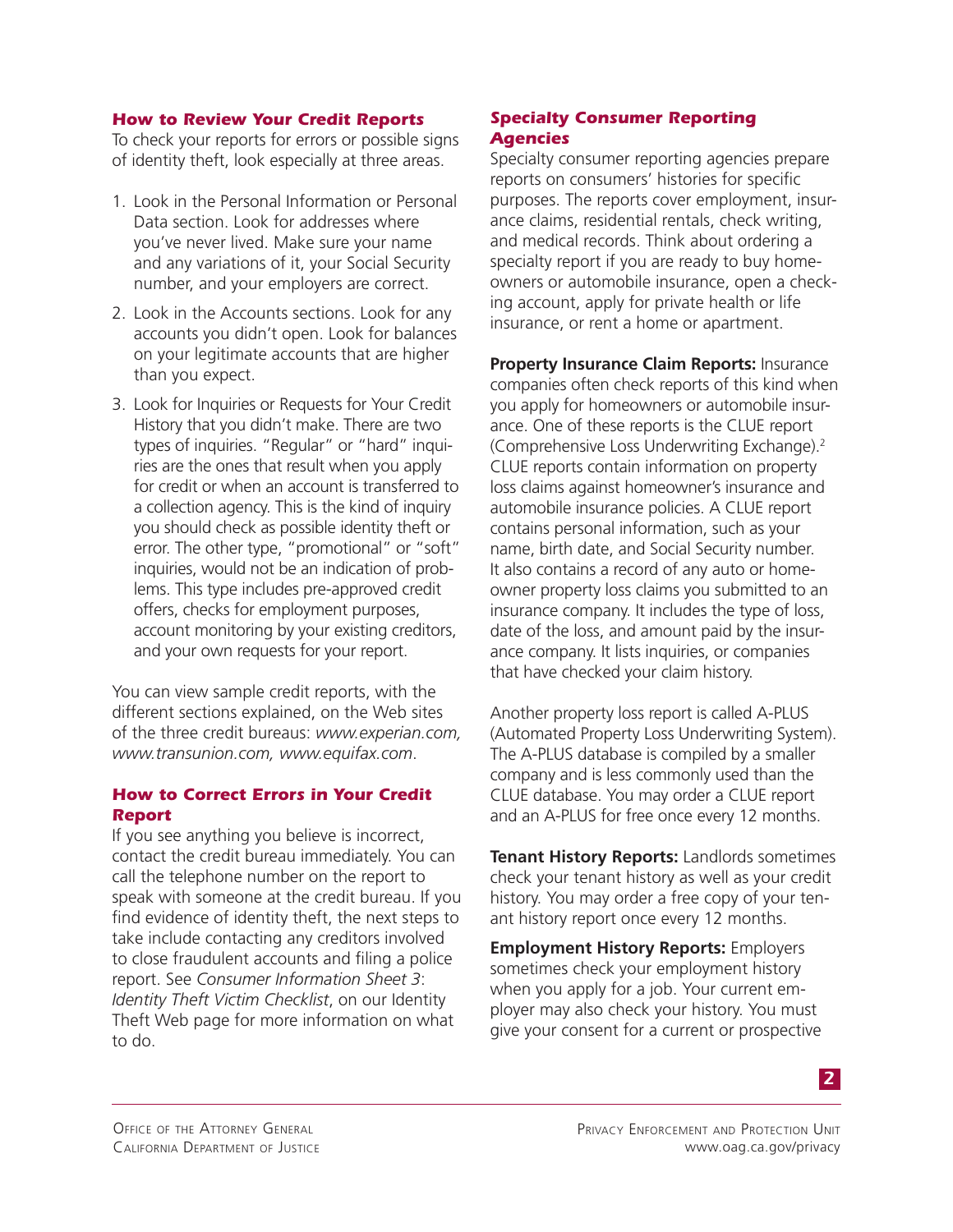employer to check your history. State and federal law entitle you to a free copy of your report if any employer requests your permission for a background check.

You can also get one free copy every 12 months. Consider ordering an Employment History Report if you've been frequently turned down when applying for jobs.

**Medical Insurance Reports:** Insurance companies often check with the Medical Information Bureau (MIB) when you apply for health or life insurance as an individual (not as part of a group plan). Insurance companies give the MIB information on their customers' medical conditions that the companies consider significant. A report from the MIB contains codes for specific medical conditions and lifestyle choices. Examples include conditions like asthma and diabetes and activities such as smoking or high-risk sports like skydiving.

A report from the MIB includes the nature of any information MIB has on you, the names of companies that reported information on you to the MIB, and the names of the companies that received a copy of your MIB record in the previous 12 months.

You may not be in the MIB database. If you did not apply for individual health or life insurance, the MIB will probably have no records on you.

You may order a report from the MIB for free once every 12 months.

#### *How to Order Your Free Annual Reports from Specialty Consumer Reporting Agencies*

All of these reports are ordered through automated telephone systems. The system will ask you for personal information, including your Social Security number, to identify your file. In some cases, you will be sent an order form to fill out and mail in.

- CLUE Personal Property and/or Auto Report *www.choicetrust.com* Call ChoiceTrust: 866-312-8076
- A-PLUS Loss-History Report *www.iso.com* Call A-PLUS Consumer Report Request Line: 800-627-3487
- WorkPlace Solutions Inc. Employment History Report *www.choicetrust.com* Call ChoiceTrust at 866-312-8075
- Resident Data Inc. Tenant History Report *www.choicetrust.com* Call ChoiceTrust at 877-448-5732
- Medical Insurance Report *www.mib.com* Call the MIB: 866-692-6901

This fact sheet is for informational purposes and should not be construed as legal advice or as policy of the State of California. If you want advice on a particular case, you should consult an attorney or other expert. The fact sheet may be copied, if (1) the meaning of the copied text is not changed or misrepresented, (2) credit is given to the California Department of Justice, and (3) all copies are distributed free of charge.

#### NOTES

<sup>1</sup> The federal Fair Credit Reporting Act requires each of the nationwide consumer reporting companies to give you a free copy of your credit report, at your request, once every 12 months.

2 CLUE, WorkPlace Solutions Inc., and Resident Data Inc. reports are issued by ChoicePoint, a Georgia company that compiles and sells personal information. A-PLUS reports are issued by a different company, Insurance Services Office, which also maintains a property loss database.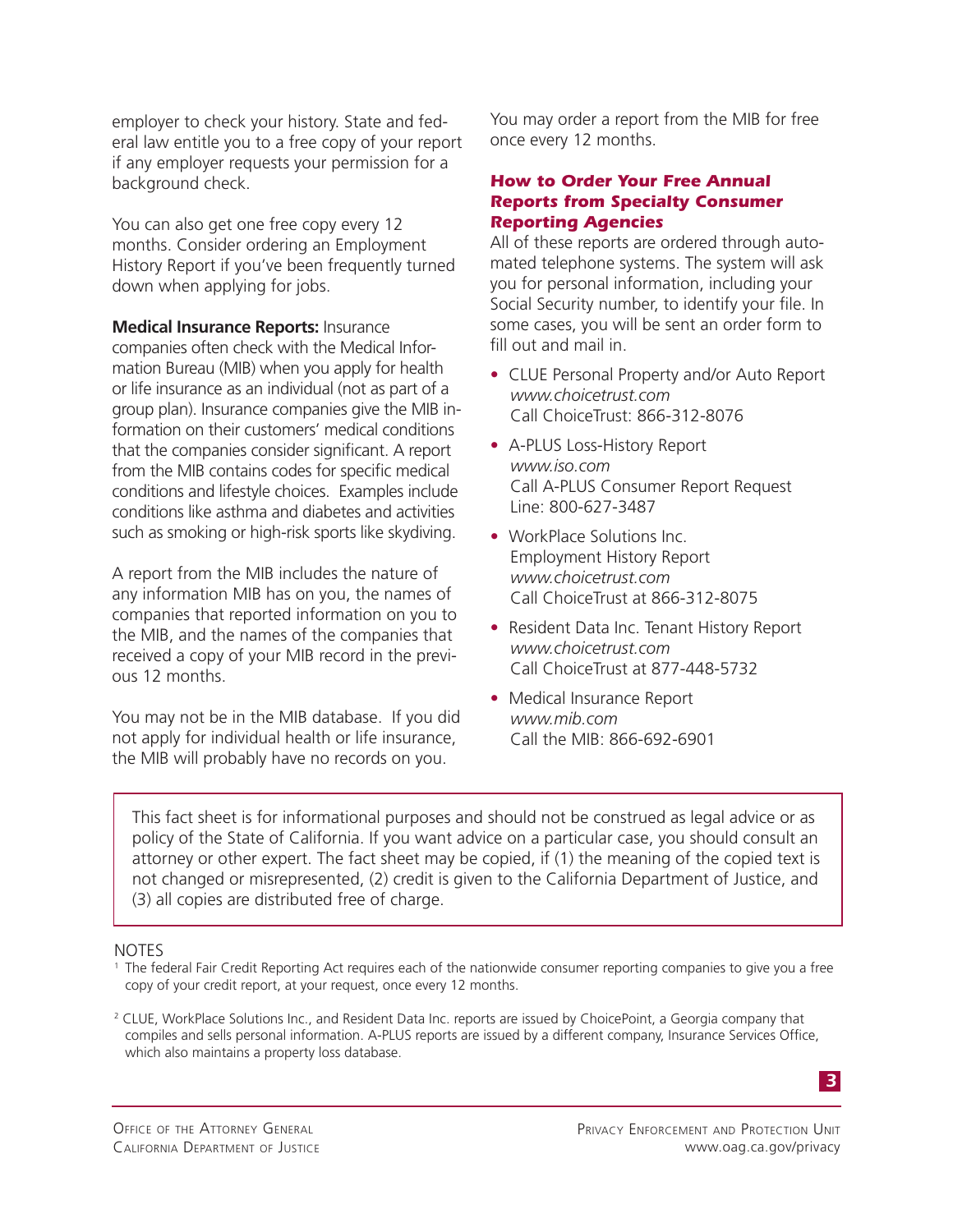# **Sample Freeze Letter to Equifax**

|  | <b>Equifax Security Freeze</b>                                                                                                                                                                                                |  |  |
|--|-------------------------------------------------------------------------------------------------------------------------------------------------------------------------------------------------------------------------------|--|--|
|  | P.O. Box 105788                                                                                                                                                                                                               |  |  |
|  | Atlanta, GA 30348                                                                                                                                                                                                             |  |  |
|  | Dear Equifax:                                                                                                                                                                                                                 |  |  |
|  | I would like to place a security freeze on my Equifax credit file.                                                                                                                                                            |  |  |
|  | My full name is: Note that the state of the state of the state of the state of the state of the state of the state of the state of the state of the state of the state of the state of the state of the state of the state of |  |  |
|  |                                                                                                                                                                                                                               |  |  |
|  |                                                                                                                                                                                                                               |  |  |
|  |                                                                                                                                                                                                                               |  |  |
|  |                                                                                                                                                                                                                               |  |  |
|  | Please check one:                                                                                                                                                                                                             |  |  |
|  | I am under 65 years of age, and I will pay the fee of \$10 for placing the freeze                                                                                                                                             |  |  |
|  | I am 65 years of age or older, and I will pay the fee of \$5 for placing the freeze [by check,<br>money order, or credit card] <sup>1</sup>                                                                                   |  |  |
|  | I am an identity theft victim and a copy of my policy report or DMV investigative report of<br>identity theft is enclosed.                                                                                                    |  |  |
|  | Yours truly,                                                                                                                                                                                                                  |  |  |
|  | [Your name and address]                                                                                                                                                                                                       |  |  |

<sup>1</sup> Please include payment for the appropriate fees by check, money order, or VISA, MasterCard, Discover or American Express. For credit card payment, please include your name as it appears on the card, the card number, and the expiration date.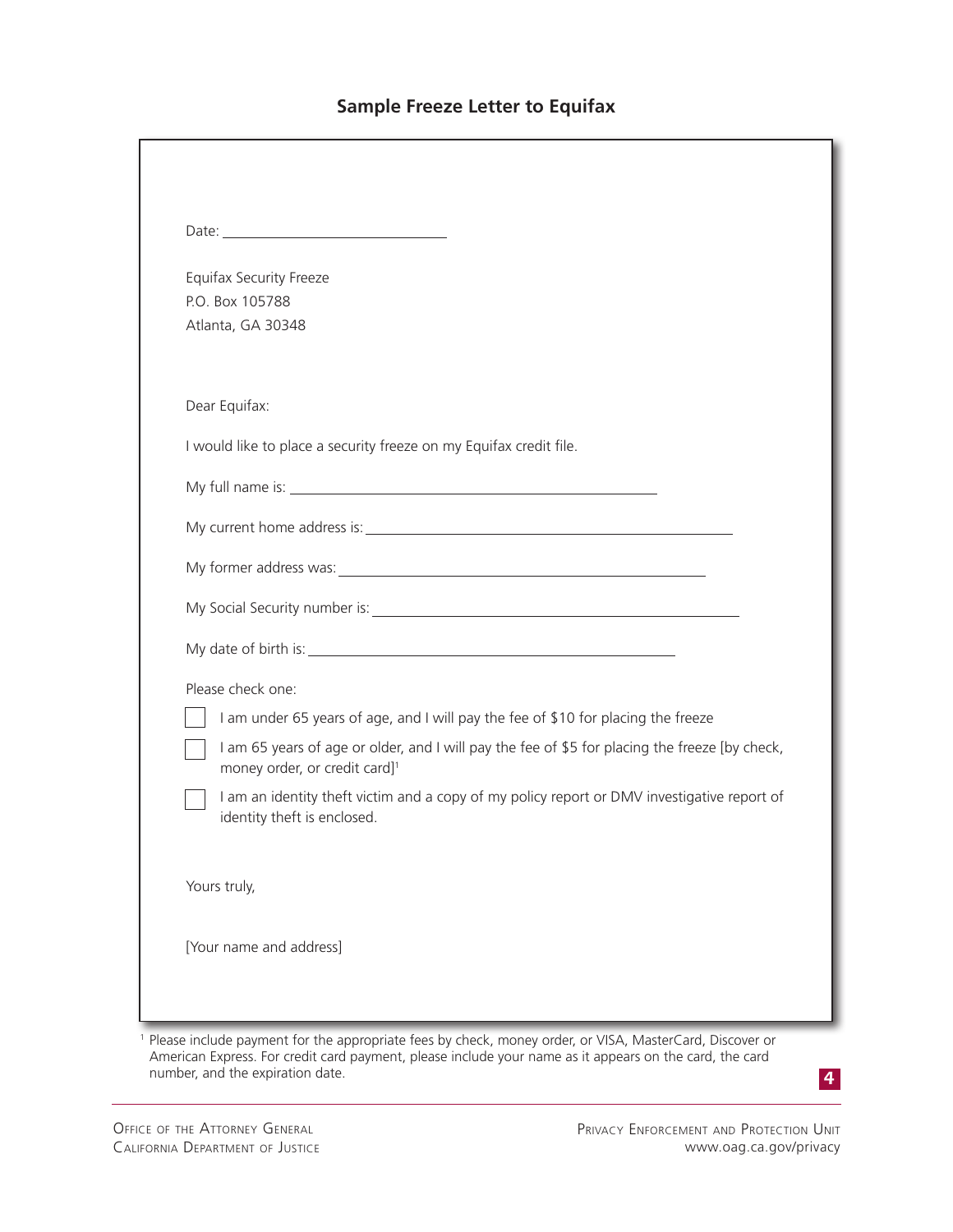# **Sample Freeze Letter to Experian**

| <b>Experian Security Freeze</b>                                                                                                                                                                                                |
|--------------------------------------------------------------------------------------------------------------------------------------------------------------------------------------------------------------------------------|
| P.O. Box 9554                                                                                                                                                                                                                  |
| Allen, TX 75013                                                                                                                                                                                                                |
| Dear Experian:                                                                                                                                                                                                                 |
| I would like to place a security freeze on my Experian credit file.                                                                                                                                                            |
|                                                                                                                                                                                                                                |
|                                                                                                                                                                                                                                |
| Below is a list of my addresses for the past two years:                                                                                                                                                                        |
| My Social Security number is: Note that the second security is a second second to the second second second second second second second second second second second second second second second second second second second sec |
|                                                                                                                                                                                                                                |
| As proof of my residence, I am enclosing the following two items: <sup>2</sup>                                                                                                                                                 |
| Please check one:                                                                                                                                                                                                              |
| I am under 65 years of age, and I will pay the fee of \$10 for placing the freeze                                                                                                                                              |
| I am 65 years of age or older, and I will pay the fee of \$5 for placing the freeze [by check,<br>money order, or credit card] <sup>3</sup>                                                                                    |
| I am an identity theft victim and a copy of my policy report or DMV investigative report of<br>identity theft is enclosed.                                                                                                     |
| Yours truly,                                                                                                                                                                                                                   |
| [Your name and address]                                                                                                                                                                                                        |

<sup>3</sup> For credit card payment, give name of credit card, account number, and expiration date.